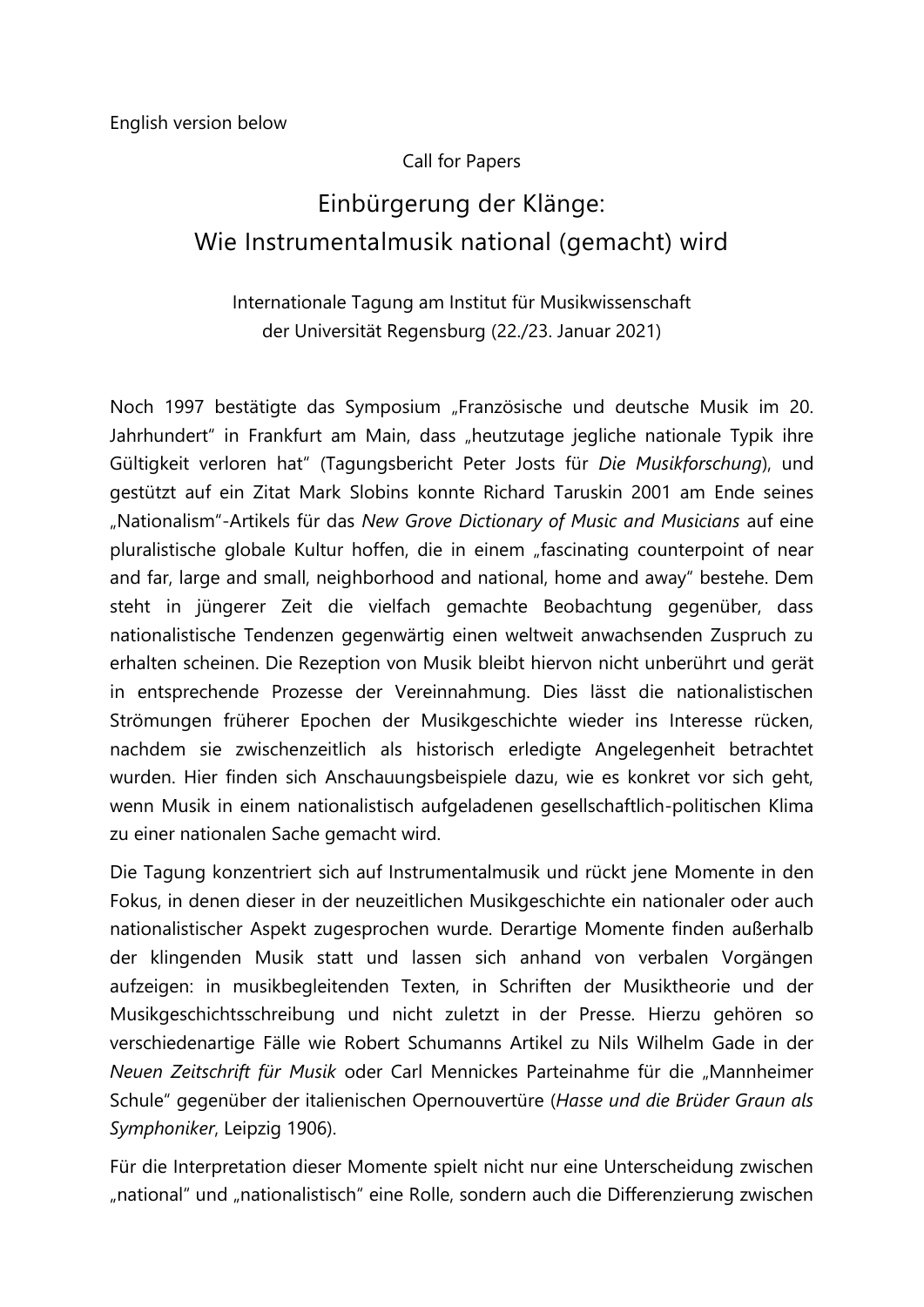Begriffen wie "politisch", "folkloristisch", "volkstümlich" und – worauf Peter Benary schon 1979 hinwies – "landschaftlich". Einer solchen Fragerichtung nach "Momenten" der Nationalisierung scheint die lange dominierende Vorstellung entgegen zu stehen, die Grundlage nationaler musikalischer Charakteristik bestehe in der Volksmusik. Dabei ist diese zunächst eine lokal oder zumindest regional verortete Musikpraxis. Da sich ein nationales Element nicht rein klanglich konstituieren kann, scheinen reflektierende, interpretierende Momente somit auch bei Volksmusiken unerlässlich zu sein, sollen diese einen derartigen Aspekt annehmen.

Diese Momente auf dem weiten Feld der Instrumentalmusik zu entdecken, zu untersuchen, zu analysieren und zu vergleichen, ist das Ziel dieser Tagung.

Die Keynote-Präsentation wird von Prof. Dr. Stefan Keym (Universität Leipzig) gehalten werden. Zum Rahmenprogramm der Tagung gehört außerdem am 23. Januar ein Konzert des Symphonieorchesters der Universität mit thematisch verwandtem Programm (u. a. Dmitri Schostakowitschs *Siebte Sinfonie*).

Willkommen sind Vorschläge für Referate von 20 Minuten Länge, die sich im Rahmen der neuzeitlichen Musikgeschichte mit folgenden (aber nicht exklusiv gemeinten) Fragestellungen beschäftigen:

Lassen sich Strategien der historischen und aktuellen Musikkritik und -analyse unterscheiden, Musik national zu konnotieren?

Wer entscheidet über die Nationalität von Musik? Nach welchen Kriterien?

Wo und wie werden Meinungsverschiedenheiten darüber ausgetragen?

Wie wird man Nationalkomponist? Lässt sich dieser Status auch wieder verlieren?

Gibt es zu verschiedenen Zeitpunkten Instrumentalgattungen, die bevorzugt im nationalen Kontext besprochen und interpretiert werden? Woran liegt das?

Wie wird mit offensichtlichen inter-nationalen Überschneidungen des Materials umgegangen (scotch snap, lombardischer Rhythmus, ungarische Wortbetonung)?

Wie wird die "Internationalität" bestimmter Musiken hergeleitet?

Abstracts (2000 Zeichen) sind bis zum **24. Juli 2020** gemeinsam mit einer Kurzbiographie (700 Zeichen) zu richten an Dr. Michael Braun (michael4.braun@ur.de), Institut für Musikwissenschaft der Universität Regensburg. Konferenzsprachen sind Deutsch und Englisch. Benachrichtigungen über die Zusagen werden bis zum 28. August 2020 versandt.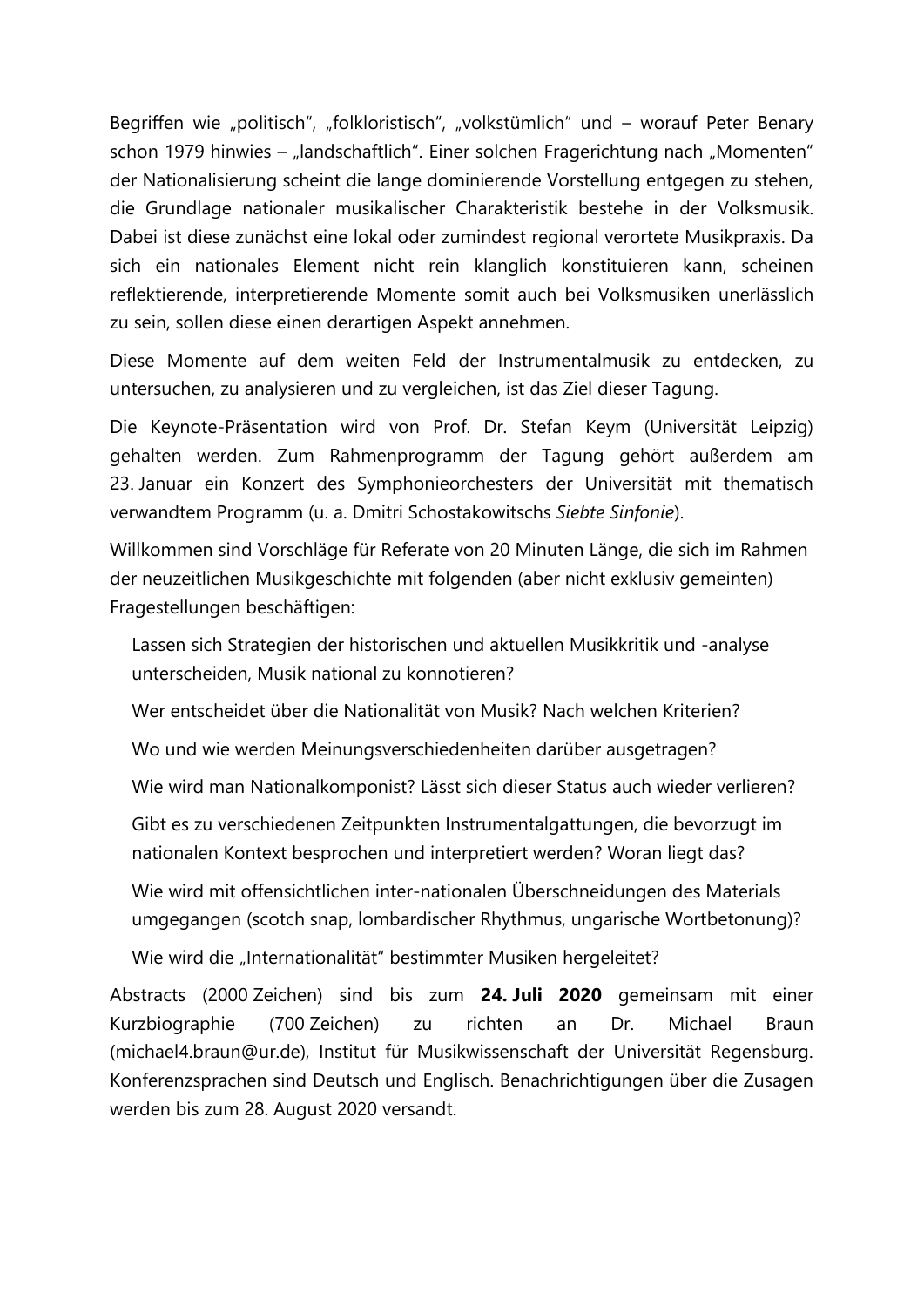#### Call for Papers

## Naturalising Sounds: How Instrumental Music Is (Made) National

### International Conference, University of Regensburg, Department of Musicology (22–23 January 2021)

In 1997 the symposium "French and German Music in the 20<sup>th</sup> Century" in Frankfurt am Main ("Französische und deutsche Musik im 20. Jahrhundert") concluded that "today all national typology has lost its validity" (conference review in *Die Musikforschung* by Peter Jost). At the end of his article on "Nationalism" for the *New Grove Dictionary of Music and Musicians,* Richard Taruskin, citing Mark Slobin, expressed a hope for a pluralistic global culture consisting of a "fascinating counterpoint of near and far, large and small, neighborhood and national, home and away". This now seems to be contradicted by the nationalistic tendencies that are gaining popularity worldwide. Music does not remain untouched by this and can become the subject of ideological appropriation. Against this background, nationalistic currents of bygone music history gain relevance once more, after having been considered for some time as over and done with. Here we find actual examples of the mechanisms of making music "national" in a nationalistically charged sociopolitical climate.

The conference's main focus lies on instrumental music and those particular moments in modern music history when national or even nationalistic qualities have been attributed to it. These instances occur outside the sounding music itself; they are manifested verbally: in texts accompanying music performances, writings of music theory and music history and, last but not least, in the press – see for example such different cases as Robert Schumann's articles on Nils Wilhelm Gade in the *Neue Zeitschrift für Musik* or Carl Mennicke playing off the "Mannheimer Schule" against the Italian opera introduction (*Hasse und die Brüder Graun als Symphoniker*, Leipzig 1906).

For the interpretation of such cases a distinction needs to be made between terms such as "national" and "nationalistic", as well as "political", "popular"/"folksy" and—as Peter Benary emphasized in 1979—"scenic" ("landschaftlich"). Raising questions about "moments" of nationalising music seems to be in contradiction to the long cultivated concept of folk music being the basis of all national musical characteristics. Despite this view, folk music is essentially a local or at least a regional phenomenon. Since a